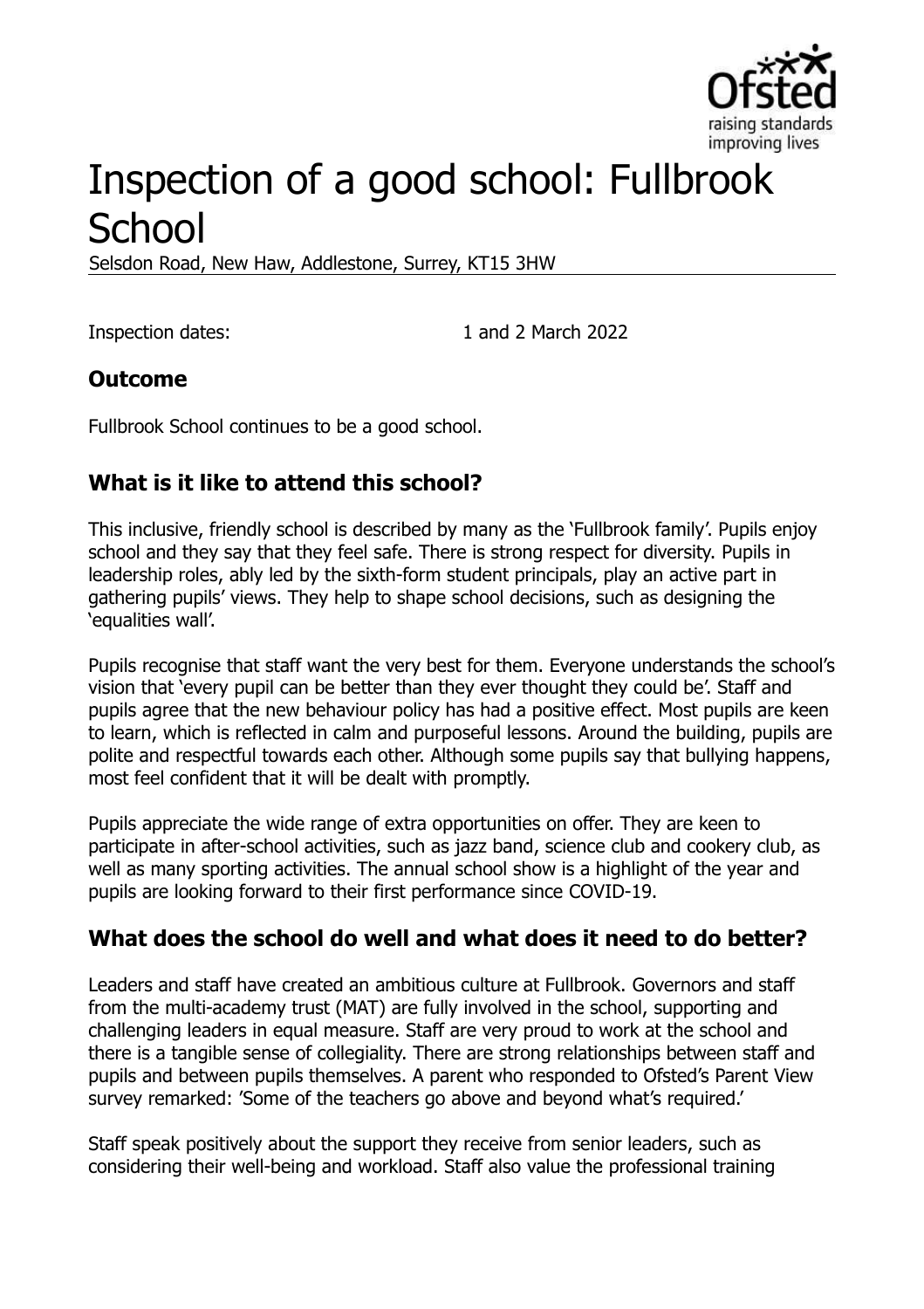

opportunities they have, both within the school and across the MAT. This training is helping them to hone their skills, so that pupils can learn even better.

Leaders have designed an ambitious curriculum that builds knowledge and skills from Year 7 to Year 13 in a logical order. Most pupils study the English Baccalaureate qualification, ensuring breadth and balance. There are high expectations for pupils with special educational needs and/or disabilities (SEND), some of whom benefit from additional support in English and mathematics. A good proportion of Year 11 pupils stay on in the sixth form, where they have a wide variety of option choices. Sixth formers appreciate the advice and guidance they receive for their next steps into further education and apprenticeships.

Teachers have strong subject knowledge. In some subjects, such as English and mathematics, teachers use well-designed resources and expect pupils to complete demanding work. For example, in Year 7, pupils wrote their own war poems, which were very moving to read. In languages, pupils learn three tenses early on, and then revisit them over time to help their fluency. In history, some sixth-form students used their historical knowledge in a debate. However, in some subjects, pupils are not making such strong progress through the curriculum because some teachers' skills are not sufficiently well developed. In these instances, the quality of pupils' work is inconsistent.

Many teachers are skilled at judging how well pupils have learned new content. They are quick to see where pupils need extra help and use this information to make informed changes to the curriculum. However, some teachers do not adapt their teaching well enough for those that struggle the most, particularly those with SEND.

Reading is prioritised across the school. Now that the library is in use again following COVID-19, pupils are enjoying reading lessons in there. In key stage 3, those that need extra help with reading benefit from additional support.

Alongside pupils' academic experiences, there is an emphasis on developing their wider skills to prepare them for adulthood. In tutor time, a well-thought-out programme includes a focus on pupils' literacy and numeracy skills, as well as exploring issues related to a culturally diverse Britain. The tutor programme is supported by personal, social and health education lessons taught by specialist teachers. In these, pupils learn how to manage relationships, take care of their mental health, and manage their money. Careers education is woven into the programme. Pupils benefit from visits from industry leaders, as well as work experience placements, which prepare them well for life beyond school.

# **Safeguarding**

The arrangements for safeguarding are effective.

There is a strong culture of safeguarding within the school. Leaders have a wellestablished system in place for staff to highlight a concern, which ensures that pupils get the help they need quickly. The school benefits from the support of the MAT and the local authority, as well as from an on-site charity. Pupils say that they feel safe and they know that concerns about their well-being will be dealt with quickly.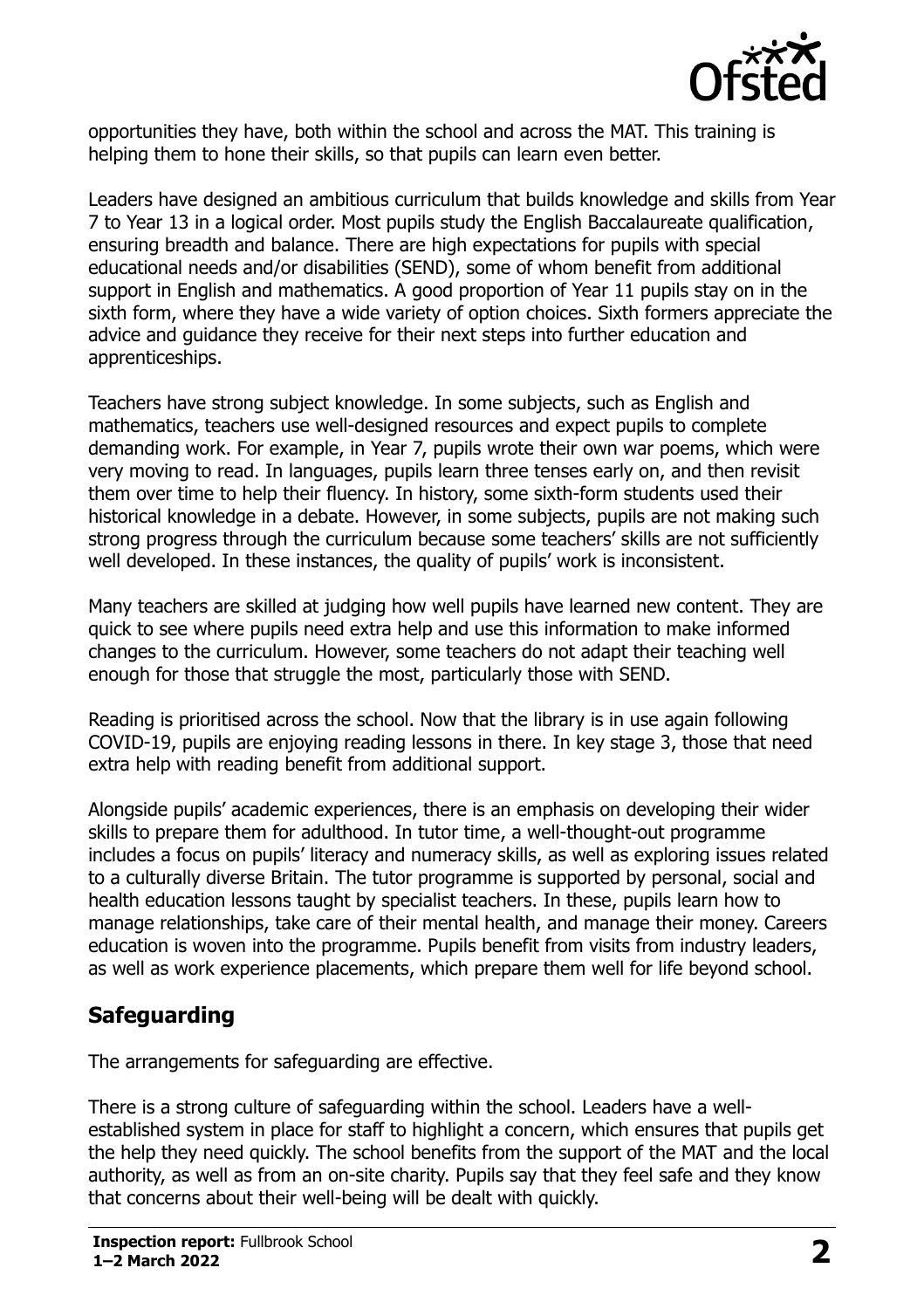

Staff and governors receive regular training. They understand the potential risks to pupils, both locally and in the wider community. The school's PSHE sessions help pupils to explore these in more depth.

# **What does the school need to do to improve?**

# **(Information for the school and appropriate authority)**

- There is still some variability in the quality of the implementation of the curriculum. This means that pupils do not achieve as highly as they could across all subjects. Leaders should ensure that teachers apply their pedagogical training effectively, so that the curriculum is implemented more consistently across all subjects and all years.
- Leaders are ambitious for pupils with SEND. However, some teachers do not adapt the curriculum effectively enough for these pupils. Leaders should continue to implement their plans for staff training, so that pupils with SEND know more and remember more across every subject.

### **Background**

When we have judged a school to be good, we will then normally go into the school about once every four years to confirm that the school remains good. This is called a section 8 inspection of a good or outstanding school, because it is carried out under section 8 of the Education Act 2005. We do not give graded judgements on a section 8 inspection. However, if we find evidence that a school would now receive a higher or lower grade, then the next inspection will be a section 5 inspection. Usually this is within one to two years of the date of the section 8 inspection. If we have serious concerns about safeguarding, behaviour or the quality of education, we will deem the section 8 inspection as a section 5 inspection immediately.

This is the second section 8 inspection since we judged the school to be good in April 2013.

#### **How can I feed back my views?**

You can use [Ofsted Parent View](https://parentview.ofsted.gov.uk/) to give Ofsted your opinion on your child's school, or to find out what other parents and carers think. We use information from Ofsted Parent View when deciding which schools to inspect, when to inspect them and as part of their inspection.

The Department for Education has further quidance on how to complain about a school.

If you are the school and you are not happy with the inspection or the report, you can [complain to Ofsted.](https://www.gov.uk/complain-ofsted-report)

# **Further information**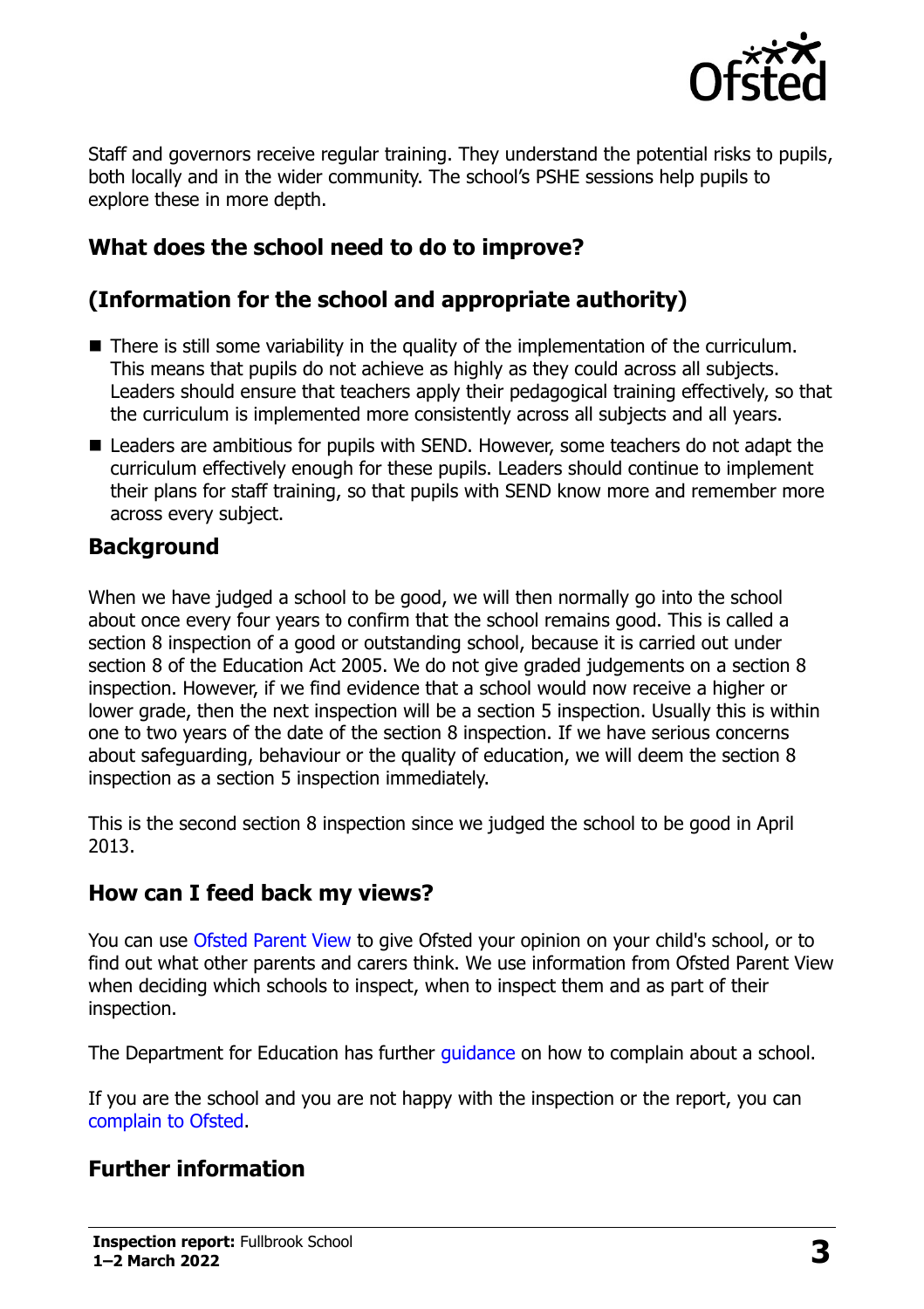

You can search for [published performance information](http://www.compare-school-performance.service.gov.uk/) about the school.

In the report, ['disadvantaged pupils'](http://www.gov.uk/guidance/pupil-premium-information-for-schools-and-alternative-provision-settings) refers to those pupils who attract government pupil premium funding: pupils claiming free school meals at any point in the last six years and pupils in care or who left care through adoption or another formal route.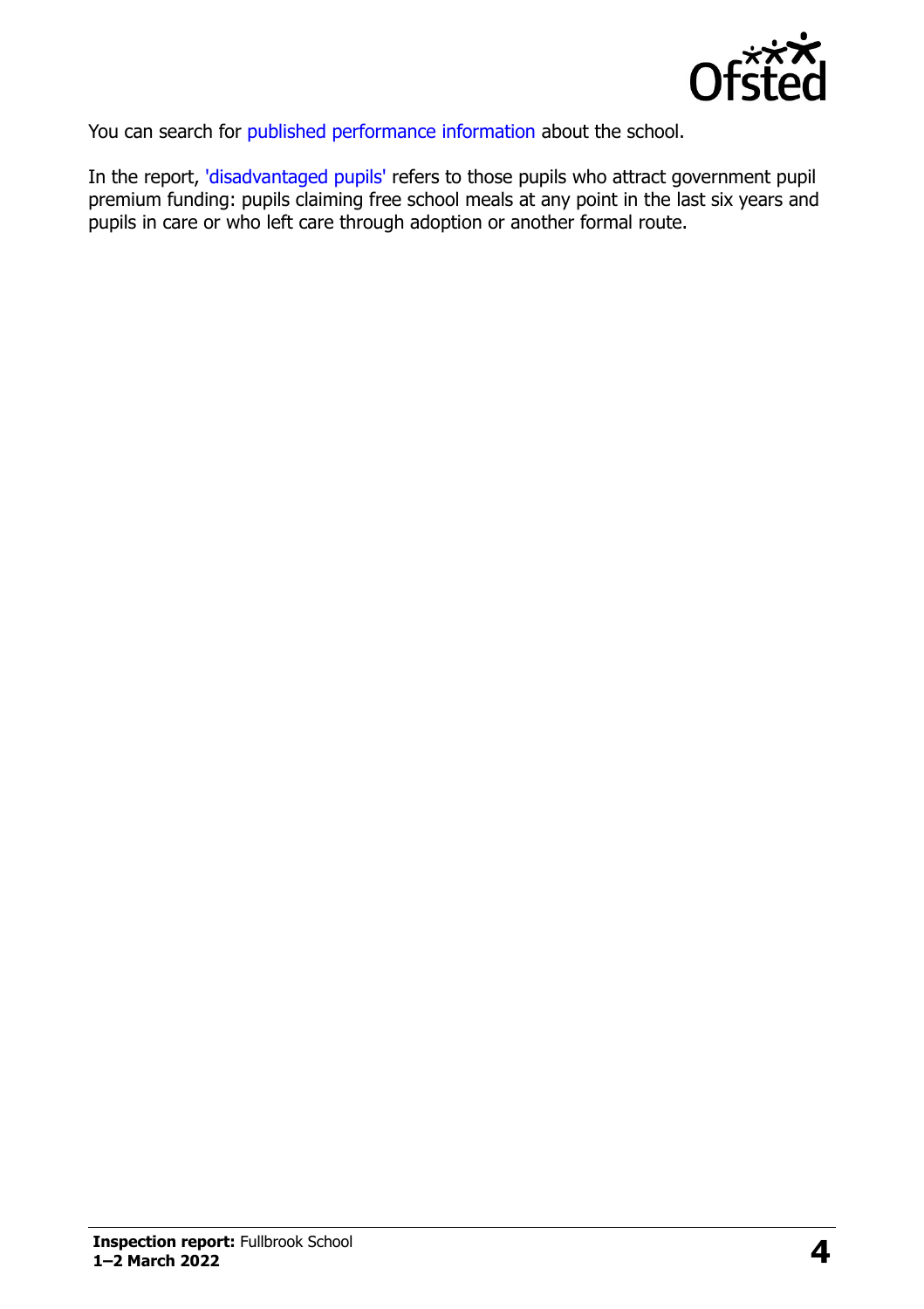

### **School details**

| Unique reference number                            | 137003                                                            |
|----------------------------------------------------|-------------------------------------------------------------------|
| <b>Local authority</b>                             | Surrey                                                            |
| <b>Inspection number</b>                           | 10211524                                                          |
| <b>Type of school</b>                              | Secondary Comprehensive                                           |
| <b>School category</b>                             | Academy converter                                                 |
| Age range of pupils                                | 11 to 18                                                          |
| <b>Gender of pupils</b>                            | Mixed                                                             |
| <b>Gender of pupils in sixth-form</b><br>provision | Mixed                                                             |
| Number of pupils on the school roll                | 1376                                                              |
| Of which, number on roll in the sixth<br>form      | 172                                                               |
| <b>Appropriate authority</b>                       | The governing body                                                |
| <b>Chair of governing body</b>                     | <b>Paul Ballard</b>                                               |
| <b>Principal</b>                                   | Katie Moore                                                       |
| Website                                            | http://www.fullbrook.surrey.sch.uk                                |
| Date of previous inspection                        | 1 March 2017, under section 8 of the<br><b>Education Act 2005</b> |

# **Information about this school**

- The school is a member of Learning Partners multi-academy trust.
- The school uses four registered and two unregistered alternative providers to provide education and support for a small number of pupils.
- The school meets the requirements of the Baker Clause, which requires schools to provide pupils in Years 8 to 11 with information about approved technical educational qualifications and apprenticeships.

# **Information about this inspection**

■ This was the first routine inspection the school received since the COVID-19 pandemic began. Inspectors discussed the impact of the pandemic with school leaders and have taken that into account in their evaluation.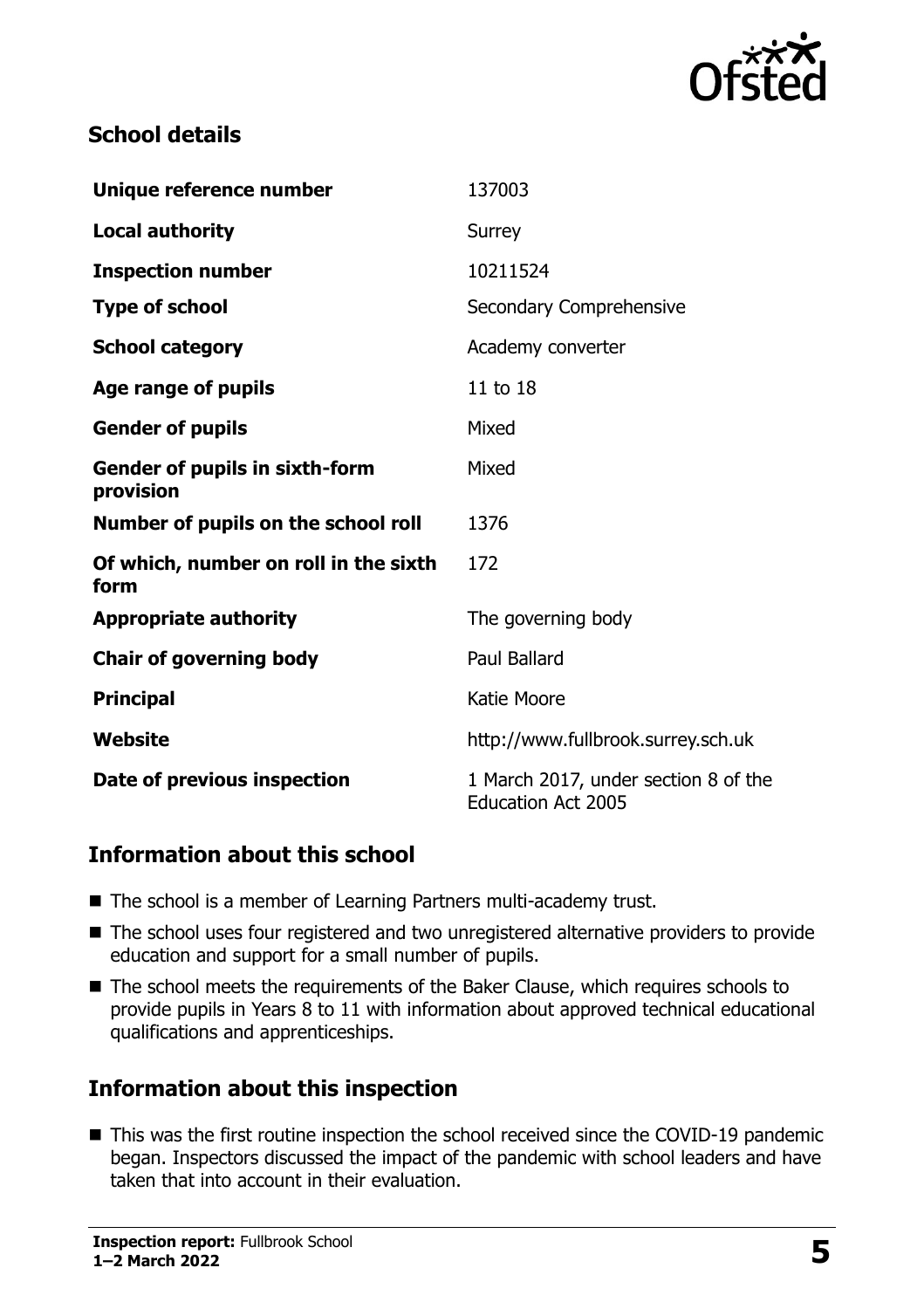

- Meetings were held with the principal, senior leaders, staff, pupils and sixth formers, the chair of the governing body and three other governors, a trustee, the trust's director of education and the chief executive of the trust. An inspector had a telephone call with a member of staff at two alternative providers.
- Inspectors carried out deep dives in these subjects: English, mathematics, science, history and modern foreign languages. For each deep dive, inspectors met with subject leaders, looked at curriculum plans, visited a sample of lessons, spoke to some pupils about their learning and looked at samples of pupils' work. Inspectors also visited lessons in some other subjects.
- Through discussions with leaders, governors, pupils and staff, inspectors considered how effectively pupils are safeguarded. They also viewed the school website and policies. They looked at records related to safeguarding, including checks on adults working at the school.
- Inspectors spoke to staff, including early career teachers, about behaviour and their workload in school.
- Inspectors considered the views of pupils and staff through the responses to Ofsted's confidential surveys. The views of parents were considered through the 192 parent responses to Ofsted's Parent View.

#### **Inspection team**

| Paula Sargent, lead inspector | Ofsted Inspector |  |
|-------------------------------|------------------|--|
| Keith Pailthorpe              | Ofsted Inspector |  |
| Emma Phillips                 | Ofsted Inspector |  |